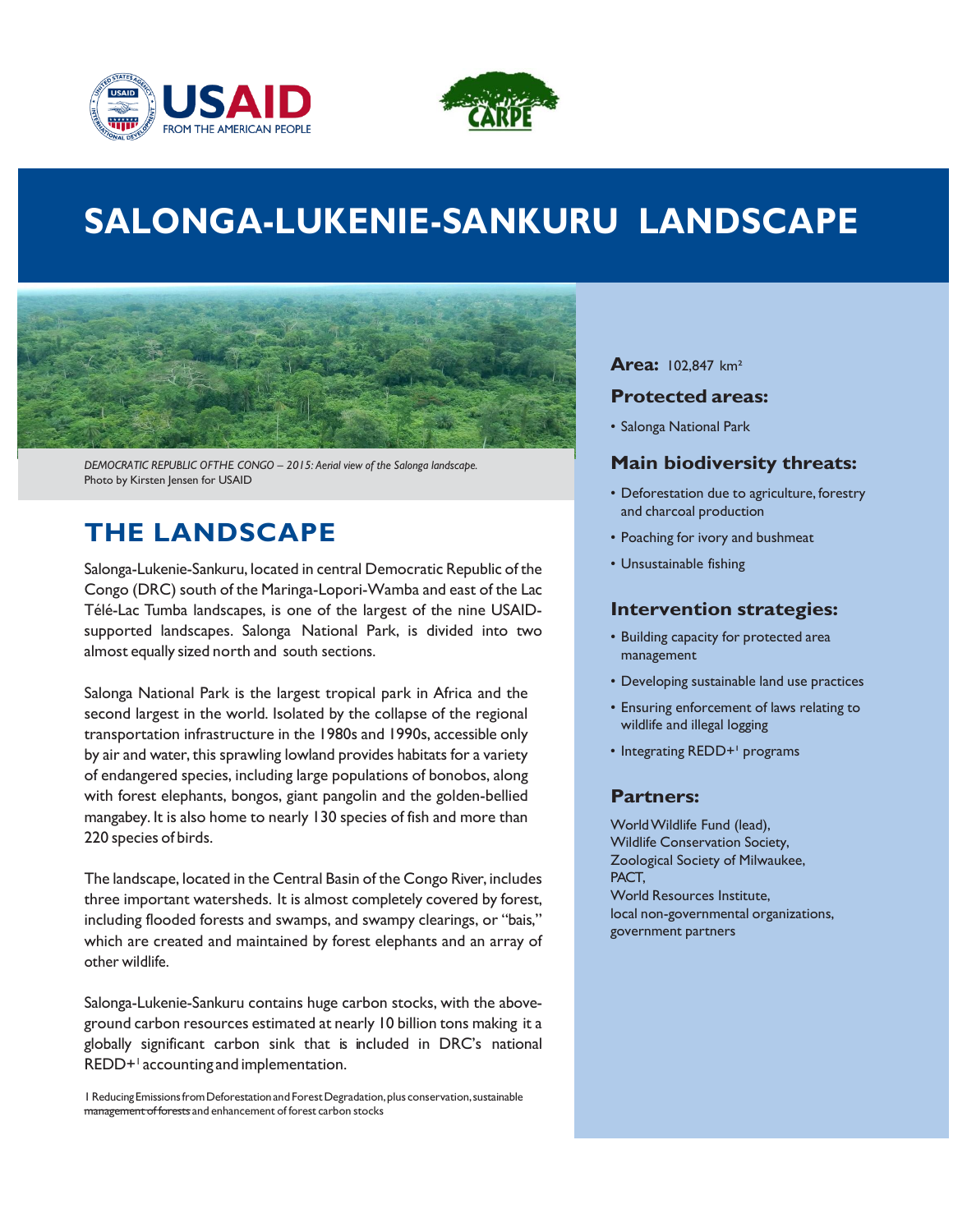# **THREATS**

 Poaching, trade in protected species, illegal and unsustainable fishing and the impact of villages situated inside and near Salonga National Park are the most serious threats facing Salonga-Lukenie-Sankuru.

 Poaching has depleted elephant numbers by 60 percent in recent years. Although the forest can support tens of thousands of elephants, the current population is estimated to be just 2,000.The Salonga elephants may be one of only five viable populations of more than 500 individuals left in DRC. Bonobos and many other animals in the landscape are increasingly threatened by hunting for bushmeat and the live animal trade.

 Local residents are also putting increasing pressure on the environment through slash and burn agriculture, deforestation for charcoal production and over-fishing. Weak governance systems at the local and national level do little to curtail these activities.

 Although commercial logging remains relatively limited, the impact of logging on the landscape's important carbon reserves and may also affect the ecological integrity of the Salonga landscape.

### **CAFEC at a glance**

 USAID's Central Africa Forest Ecosystems Conservation (CAFEC) program focuses on sustainable forest management, wildlife conservation and REDD+ activities in nine carbon-rich, biologically sensitive and diverse natural forest landscapes covering 32 million hectares of land; spread of covering four countries, especially the Democratic Republic of the Congo, the Republic of Congo, the Central Africa Republic and the Rwanda.

 CAFEC and the Environmental Monitoring and Policy Support (EMAPS) program, which improves environmental policies and regulations, builds capacity of public and private institutions to support conservation of forest and biodiversity, and boosts the quality and scope of conservation management, climate change mitigation efforts, and data collection to maintain the ecological integrity of the humid forest ecosystem of the Congo **Basin** 

 The CAFEC and EMAPS program are interdependent. The information collected and shared through the local efforts of CAFEC informs national and regional policy work, while improved policies supported under EMAPS allows for better conservation efforts and land use management at the local landscape level. These programs align with and contribute to the Presidential Initiative on Global Climate Change and the National Strategy for Combatting Wildlife Trafficking (CWT).



#### **MAP KEY**

**Protected Area** 

**CARPE Priority Area** cz

#### **USAID Supported Landscapes**

- 1 Tri-National Sangha
- 2 Léconi-Batéké-Léfini
- 3 Lac Télé-Lac Tumba
- 4 Salonga-Lukenie-Sankuru
- 5 Maringa-Lopori-Wamba
- 6 Maiko-Tayna-Kahuzi-Biega
- 7 Ituri-Epulu-Aru
- 8 Virunga
- 9 Garamba-Chinko

USAID DRC, Sep. 2017 / Map Reference: RDRC-CP004-0248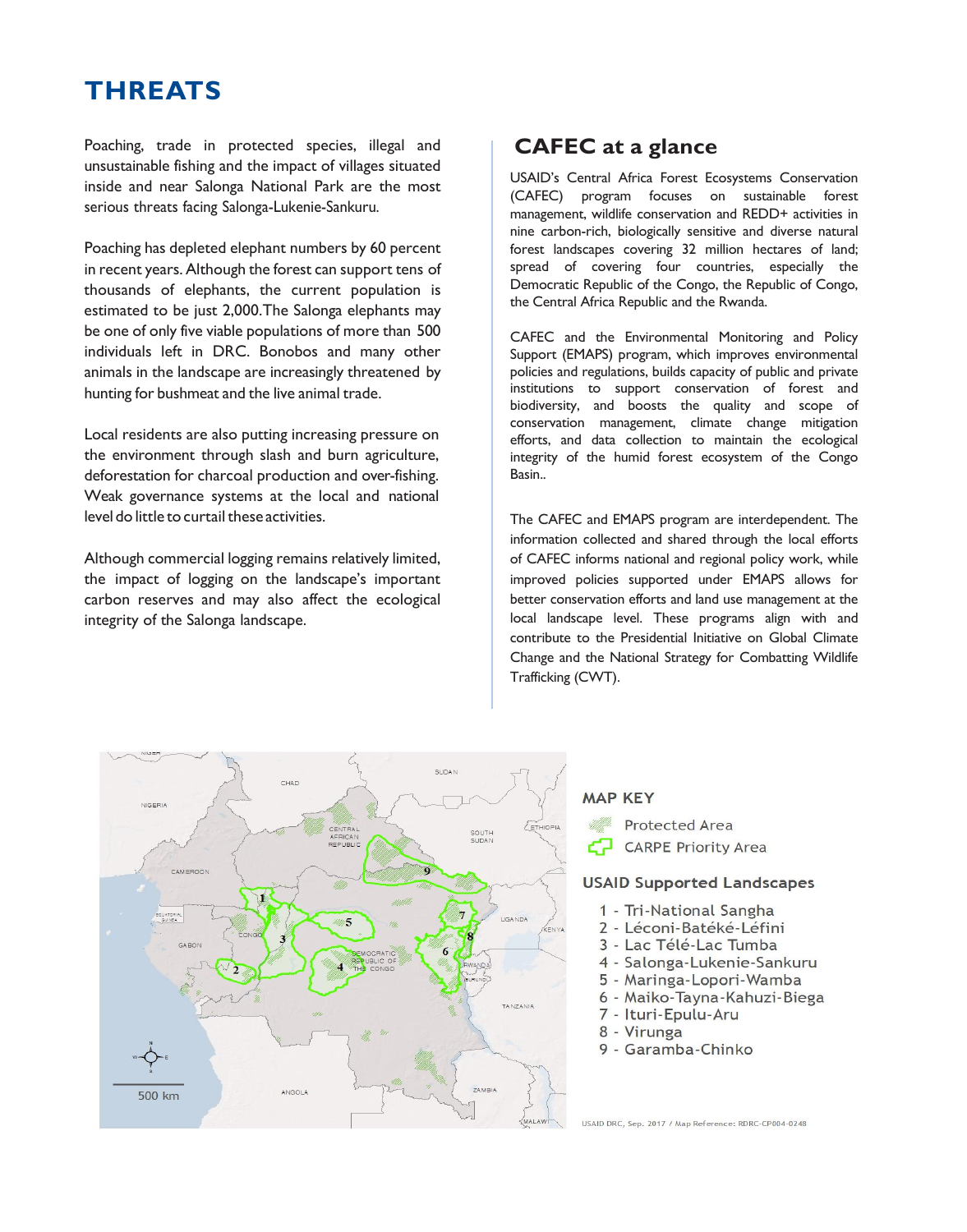# **INTERVENTION STRATEGIES**

 USAID's CARPE implementing partners are preserving Salonga-Lukenie-Sankuru's rich biodiversity and important carbon stocks by working with local communities to create sustainable livelihoods based on itsnaturalresources.

 Improving the management efficiency of the landscape in general, and Salonga National Park in particular, is helping to protect key areas for elephants and bonobos. Rangers and magistrates are being trained to promote the implementation of environmental legislation and follow proper legal procedures to ensure those arrested are held to account.

 Poaching for ivory and bushmeat is being reduced through the use of SMART<sup>1</sup> technology, which allows managers to target hotspots and routes frequented by elephant and bushmeat poachers. The new technology, along with the use of mobile brigades, improves patrol efficiency and reduces poaching and illegal hunting, allowing threatened populations to stabilize.

 Forestry companies in the landscape are preparing for through an FSC initiative that educates loggers, along with the introduction of REDD+ projects in forest **CONCESSIONS.** *Landsat composite image courtesy of the University of Maryland Landsat composite image courtesy of the University of Maryland* Forest Stewardship Council (FSC) certifications





1 Spatial Monitoring and ReportingTool